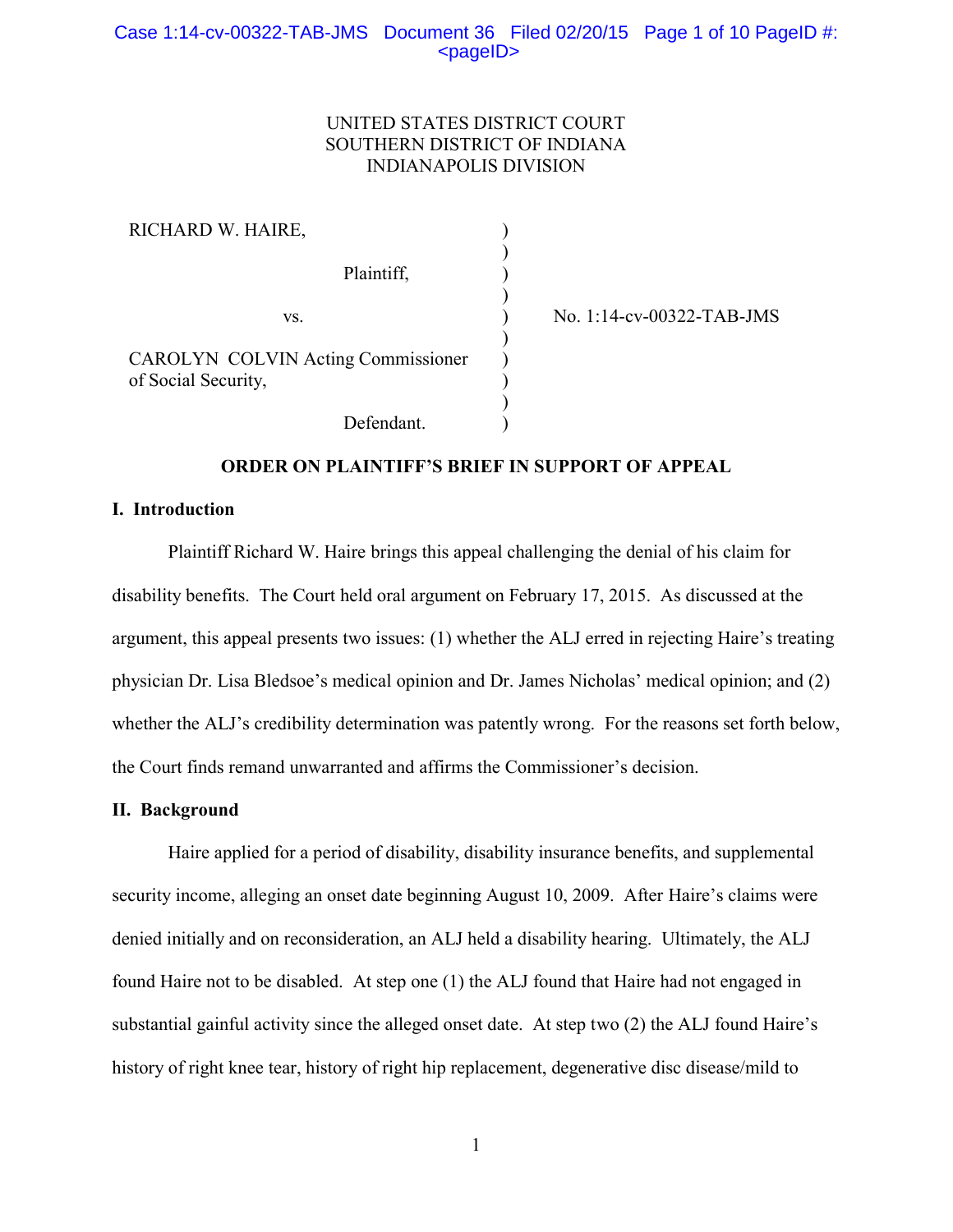## Case 1:14-cv-00322-TAB-JMS Document 36 Filed 02/20/15 Page 2 of 10 PageID #: <pageID>

moderate stenosis at L5, left wrist fracture, bipolar disorder with obsessive compulsive disorder, and history of substance abuse to be severe impairments. [\[Filing No. 14-2, at ECF p. 16.](https://ecf.insd.uscourts.gov/doc1/07314345742?page=16)] At step three (3) the ALJ found none of Haire's severe impairments met or equaled a listing or combination of listings, and at step four (4), the ALJ concluded that Haire was capable of performing:

light work as defined in 20 C.F.R. 404.1567(b) and 416.967(b) except the claimant should never climb ladders, ropes, and scaffolds, and could no more than occasionally climb ramps/stairs, balance, stoop, kneel, crouch, crawl, and bend. Based on his mental impairments the claimant should be limited to 1, 2, or 3 step simple, routine, and repetitive tasks in a work environment involving no public contact and no more than occasional contact with co-workers and supervisors.

[\[Filing No. 14-2, at ECF p. 19.](https://ecf.insd.uscourts.gov/doc1/07314345742?page=19)] Relying on a vocational expert, the ALJ found Haire was not capable of performing past relevant work, and at step five (5), the VE opined that Haire could perform work in the national economy as an assembler, hand packager, and inspector at the light and sedentary exertional levels. [\[Filing No. 14-2, at ECF p. 25](https://ecf.insd.uscourts.gov/doc1/07314345742?page=25).] Adopting the VE's opinion, the ALJ found Haire capable of performing these jobs in the national economy. [\[Filing No. 14-2, at](https://ecf.insd.uscourts.gov/doc1/07314345742?page=25)  [ECF p. 25.](https://ecf.insd.uscourts.gov/doc1/07314345742?page=25)] The Appeals Council denied Haire's request for review, making the ALJ's decision final. This appeal followed.

### **III. Discussion**

# *A. Standard of review*

The Court must uphold the ALJ's decision if substantial evidence supports her findings. *See McKinzey v. Astrue,* [641 F.3d 884, 889 \(7th Cir. 2011\)](https://a.next.westlaw.com/Document/I8eca31358dfe11e0a8a2938374af9660/View/FullText.html?transitionType=UniqueDocItem&contextData=(sc.Default)&userEnteredCitation=641+F.3d+884). "Although a mere scintilla of proof will not suffice to uphold an ALJ's findings, the substantial evidence standard requires no more than such relevant evidence as a reasonable mind might accept as adequate to support a conclusion." *[Id](https://a.next.westlaw.com/Document/I8eca31358dfe11e0a8a2938374af9660/View/FullText.html?transitionType=UniqueDocItem&contextData=(sc.Default)&userEnteredCitation=641+F.3d+884)*. The ALJ is obligated to consider all relevant medical evidence and cannot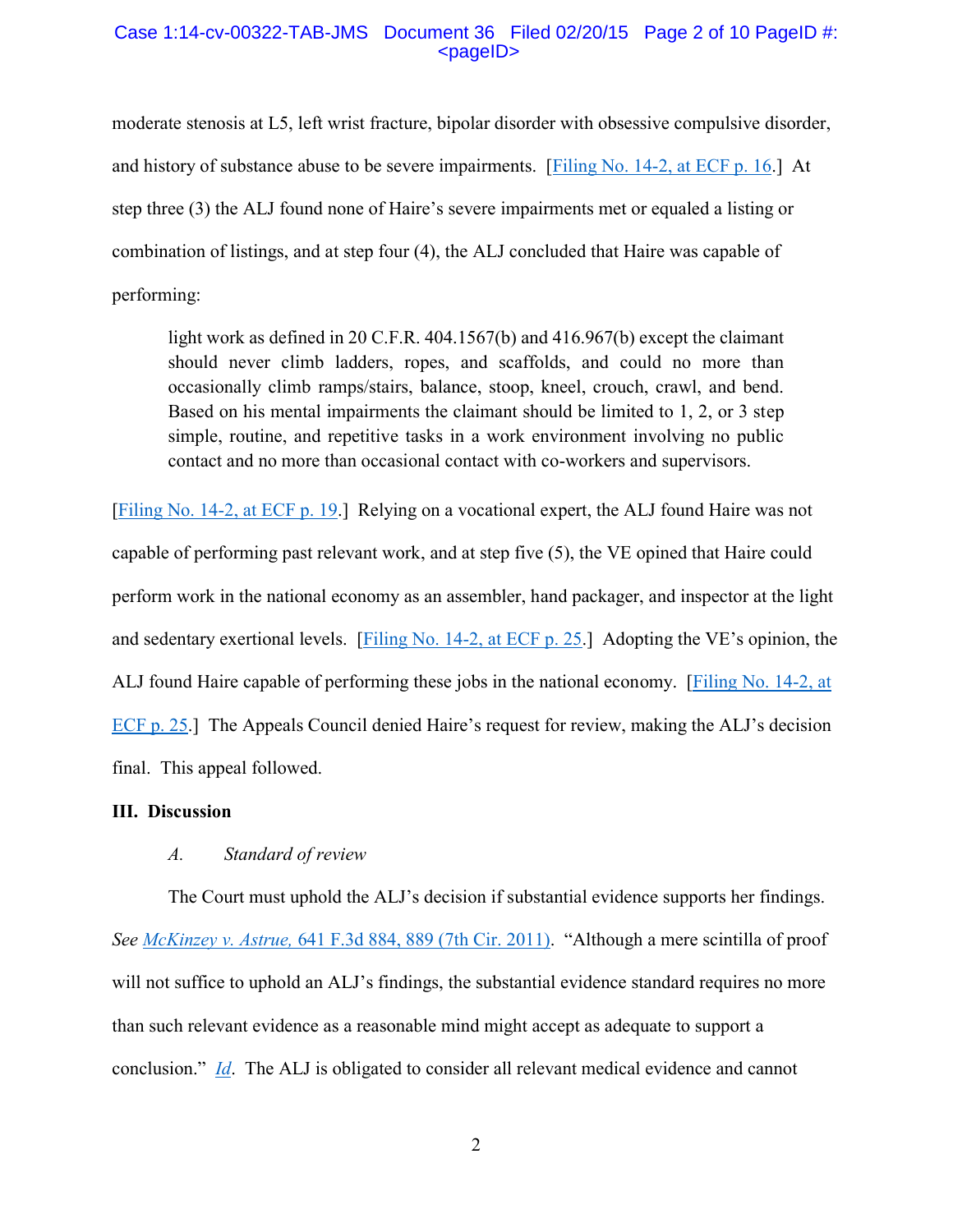## Case 1:14-cv-00322-TAB-JMS Document 36 Filed 02/20/15 Page 3 of 10 PageID #: <pageID>

simply cherry-pick facts that support a finding of nondisability while ignoring evidence that points to a disability finding. *Denton v. Astrue*[, 596 F.3d 419, 425 \(7th Cir. 2010\).](https://a.next.westlaw.com/Document/Icef44f5421e111df9988d233d23fe599/View/FullText.html?transitionType=UniqueDocItem&contextData=(sc.UserEnteredCitation)&userEnteredCitation=596+F.3d+419) If evidence contradicts the ALJ's conclusions, the ALJ must confront that evidence and explain why it was rejected. *Moore v. Colvin*[, 743 F.3d 1118, 1123 \(7th Cir. 2014\).](https://a.next.westlaw.com/Document/Ia567c6719fdc11e381b8b0e9e015e69e/View/FullText.html?transitionType=UniqueDocItem&contextData=(sc.UserEnteredCitation)&userEnteredCitation=743+F.3d+1118) The ALJ, however, need not mention every piece of evidence in the record, so long as she builds a logical bridge from the evidence to her conclusion. *Denton,* [596 F.3d at 425.](https://a.next.westlaw.com/Document/Icef44f5421e111df9988d233d23fe599/View/FullText.html?transitionType=UniqueDocItem&contextData=(sc.UserEnteredCitation)&userEnteredCitation=596+F.3d+419) On review, the Court may not reweigh the evidence, decide the facts anew, or substitute its own judgment for that of the Commissioner to decide whether the claimant is disabled. *Kepple v. Massanari*[, 268 F.3d 513, 516 \(7th Cir.](https://a.next.westlaw.com/Document/Ia966c05079c211d98c82a53fc8ac8757/View/FullText.html?transitionType=UniqueDocItem&contextData=(sc.UserEnteredCitation)&userEnteredCitation=268+F.3d+513)  [2001\).](https://a.next.westlaw.com/Document/Ia966c05079c211d98c82a53fc8ac8757/View/FullText.html?transitionType=UniqueDocItem&contextData=(sc.UserEnteredCitation)&userEnteredCitation=268+F.3d+513)

#### *B. Medical opinions*

Haire asserts that the ALJ erroneously discounted the physician opinions of Drs. Bledsoe and Nicholas. In a February 22, 2012, letter, Dr. Bledsoe opined that Haire was unable to participate in any gainful employment due to "cognitive, physical and emotional impairments, as well as side effects of medication he is using to control his symptoms. His limitations [included] inability to stand, walk or sit or maintain any steady position for more than 30 minutes at the time. His weight lifting carrying or pushing ability should be limited to 5-10 pounds." [[Filing](https://ecf.insd.uscourts.gov/doc1/07314345751?page=90)  [No. 14-11, at ECF p. 90.](https://ecf.insd.uscourts.gov/doc1/07314345751?page=90)] She also noted that Haire took multiple medications to control his mood, but that he required constant medication adjustments and had substantial difficulty focusing, memorizing, and following multiple step functions. The ALJ afforded no weight to Dr. Bledsoe's opinion because determining whether a claimant has a disability that precludes substantial gainful activity is a task reserved for the Commissioner. Moreover, Dr. Bledsoe did not discuss Haire's substance abuse history, her opinion was inconsistent with Haire's daily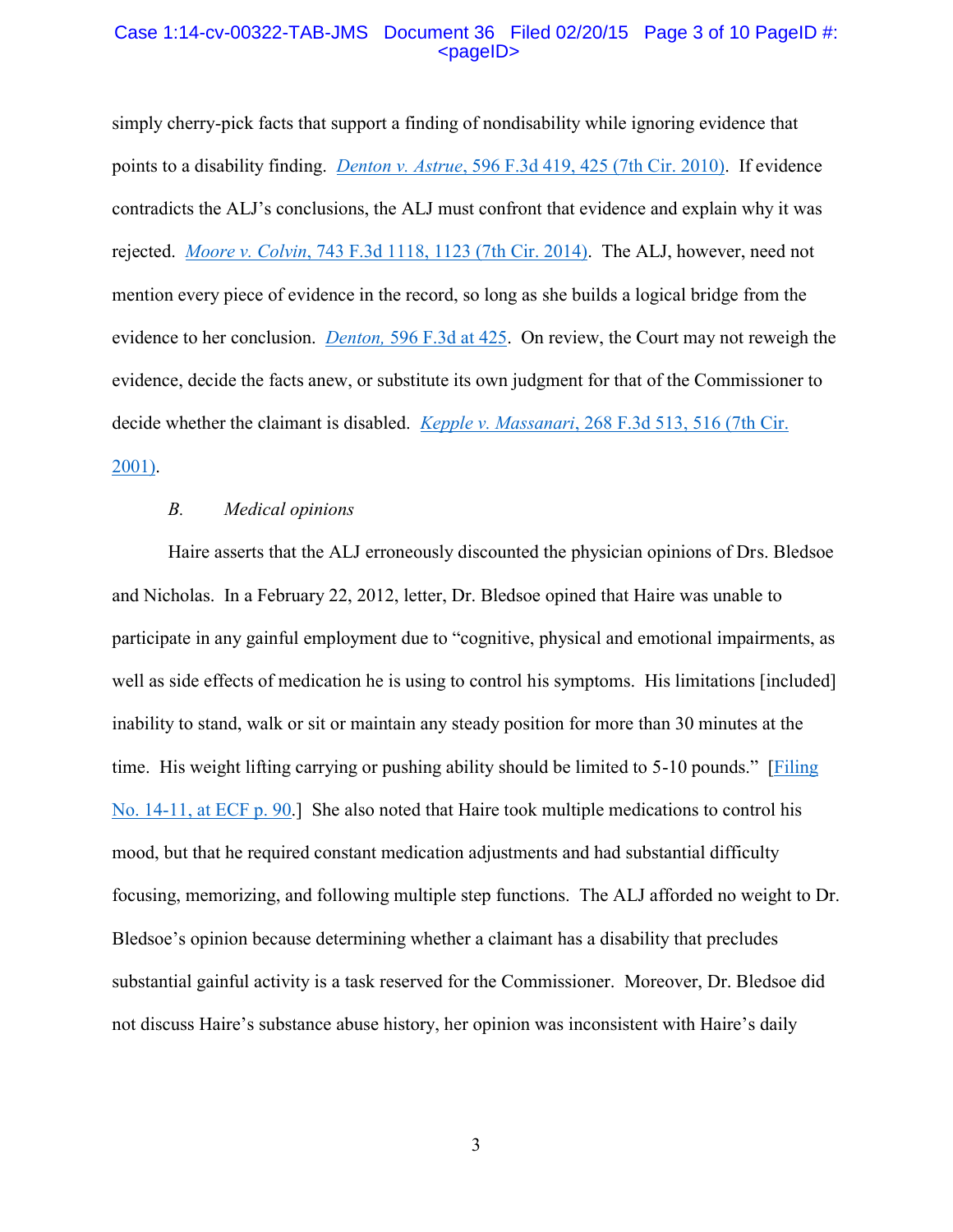### Case 1:14-cv-00322-TAB-JMS Document 36 Filed 02/20/15 Page 4 of 10 PageID #: <pageID>

living activities and internally inconsistent, and Dr. Bledsoe was not qualified to discuss Haire's mental impairments. [\[Filing No. 14-2, at ECF p. 22.](https://ecf.insd.uscourts.gov/doc1/07314345742?page=22)]

Haire argues that the ALJ's justification for giving Dr. Bledsoe's opinion no weight was illogical, unsupported, and insufficient. According to Haire, the ALJ erroneously cherry-picked daily living activities that were inconsistent with Dr. Bledsoe's opinion, discounted Dr. Bledsoe for failing to discuss Haire's distant history of substance abuse, and relied on her own observations at the hearing as evidence to discount Dr. Bledsoe. The Court disagrees. Under 20 C.F.R § 404.1527(c)(2), an ALJ must give controlling weight to a treating source's opinion if it is supported by medically acceptable clinical and laboratory diagnostic techniques and is consistent with other substantial evidence. *Schaaf v. Astrue*[, 602 F.3d 869, 875 \(7th Cir. 2010\).](https://a.next.westlaw.com/Document/If8409b2c513e11dfae65b23e804c3c12/View/FullText.html?transitionType=UniqueDocItem&contextData=(sc.UserEnteredCitation)&userEnteredCitation=602+F.3d+869) If the treating source opinion is inconsistent or unsupported in the record, the ALJ may still choose to accept it, but if the ALJ rejects the opinion, she must give a good reason. *[Schaaf](https://a.next.westlaw.com/Document/If8409b2c513e11dfae65b23e804c3c12/View/FullText.html?transitionType=UniqueDocItem&contextData=(sc.UserEnteredCitation)&userEnteredCitation=602+F.3d+869)*, 602 [F.3d at 875;](https://a.next.westlaw.com/Document/If8409b2c513e11dfae65b23e804c3c12/View/FullText.html?transitionType=UniqueDocItem&contextData=(sc.UserEnteredCitation)&userEnteredCitation=602+F.3d+869) *Ketelboeter v. Astrue*[, 550 F.3d 620, 625 \(7th Cir. 2008\);](https://a.next.westlaw.com/Document/Ic7f34df3cab711ddb7e683ba170699a5/View/FullText.html?transitionType=UniqueDocItem&contextData=(sc.UserEnteredCitation)&userEnteredCitation=550+F.3d+620) [20 C.F.R. §](https://a.next.westlaw.com/Document/N9A7758B1EE2C11E1A356972833AB5EA1/View/FullText.html?transitionType=UniqueDocItem&contextData=(sc.UserEnteredCitation)&userEnteredCitation=20+C.F.R.+%c2%a7+404.1527)   $404.1527(d)(2)$ . An ALJ need not analyze every factor under 20 C.F.R  $\&$  404.1527(c)(2) and need only minimally articulate her reasons for discounting a treating physician's opinion. *[Kirby](https://a.next.westlaw.com/Document/I386d8b994a1111e4b86bd602cb8781fa/View/FullText.html?transitionType=UniqueDocItem&contextData=(sc.UserEnteredCitation)&userEnteredCitation=2014+WL+4908049)  v. Colvin,* [No. 1:13-cv-1087-TWP-MJD, 2014 WL 4908049, at \\*6 \(S.D. Ind. Sept. 30, 2014\);](https://a.next.westlaw.com/Document/I386d8b994a1111e4b86bd602cb8781fa/View/FullText.html?transitionType=UniqueDocItem&contextData=(sc.UserEnteredCitation)&userEnteredCitation=2014+WL+4908049) *see* 

*Elder v. Astrue,* [529 F.3d 408, 415 \(7th Cir. 2008\).](https://a.next.westlaw.com/Document/I01f6af873be011ddb595a478de34cd72/View/FullText.html?transitionType=UniqueDocItem&contextData=(sc.UserEnteredCitation)&userEnteredCitation=529+F.3d+408)

The ALJ discounted Dr. Bledsoe's opinion concerning Haire's mental limitations because Dr. Bledsoe was not a mental health specialist. This was not an error as 20 C.F.R §  $404.1527(c)(2)$  requires an ALJ to consider a treating source's specialization when weighing such an opinion. Moreover, Dr. Bledsoe's finding that Haire was not able to perform any substantial gainful activity was not supported by her own records, which showed Haire had a steady gait and no limitations in his range of motion in his hip joints, knee joints, arms, and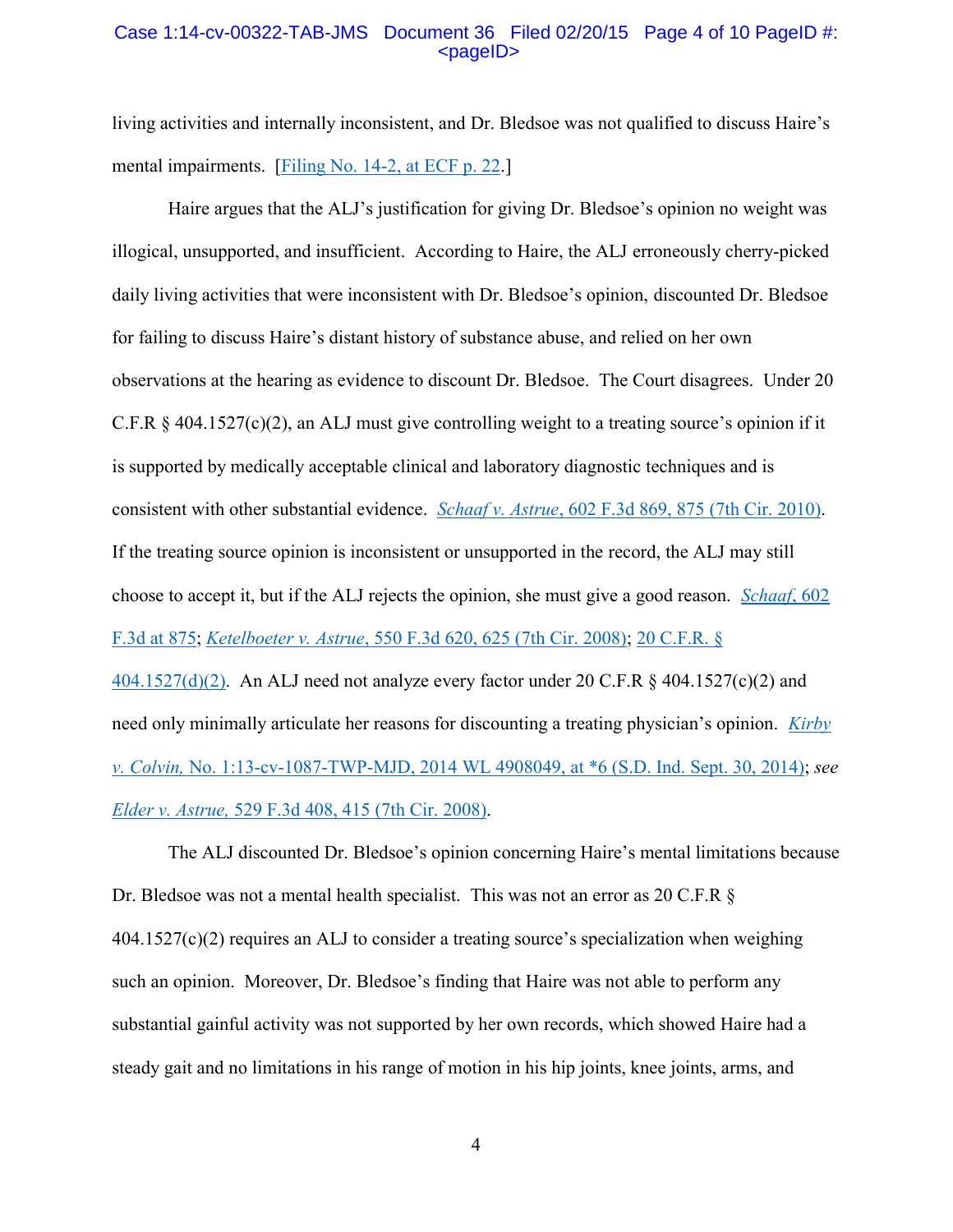#### Case 1:14-cv-00322-TAB-JMS Document 36 Filed 02/20/15 Page 5 of 10 PageID #: <pageID>

shoulders. [\[Filing No. 14-8, at ECF p. 63;](https://ecf.insd.uscourts.gov/doc1/07314345748?page=63) [Filing No. 14-10, at ECF p. 87.](https://ecf.insd.uscourts.gov/doc1/07314345750?page=87)] Records showed Haire maintained full range of motion with a slightly decreased hand grip in his wrists and that Haire was improving, acted appropriately, and was intelligent. [\[Filing No. 14-8, at ECF p. 65,](https://ecf.insd.uscourts.gov/doc1/07314345748?page=65) 70; [Filing No. 14-10, at ECF p. 83,](https://ecf.insd.uscourts.gov/doc1/07314345750?page=83) [89,](https://ecf.insd.circ7.dcn/doc1/07314345750#page=89) [91.](https://ecf.insd.circ7.dcn/doc1/07314345750#page=91)]

Likewise, Haire's counsel conceded at oral argument that Haire continued to abuse substances during the disability period. Medical reports note that he admitted to using drugs in 2011 and in 2012. [\[Filing No. 14-12, at ECF p. 19,](https://ecf.insd.uscourts.gov/doc1/07314345752?page=19) [32.](https://ecf.insd.circ7.dcn/doc1/07314345752#page=32)] Haire's daily activities also suggested he was not as limited as Dr. Bledsoe opined, given that he reported he was able to drive, prepare dinner, run errands, attend his son's sporting events, and live independently. [\[Filing No. 14-2, at](https://ecf.insd.uscourts.gov/doc1/07314345742?page=55)  [ECF p. 55;](https://ecf.insd.uscourts.gov/doc1/07314345742?page=55) [Filing No. 14-6, at ECF p. 12-15;](https://ecf.insd.uscourts.gov/doc1/07314345746?page=12) [Filing No. 14-6, at ECF p. 48-51.](https://ecf.insd.uscourts.gov/doc1/07314345746?page=48)] While the substance abuse and daily living activities are not factors that the ALJ must consider in weighing a treating physician's opinion, including these as justifications for discounting Dr. Bledsoe's opinion in addition to factors under 20 C.F.R § 404.1527(c)(2) does not warrant remand.

The same is true of the ALJ's observation that Haire was able to sit for fifty minutes without any apparent distress, which contradicted Dr. Bledsoe's opinion that Haire could only sit for thirty minutes at a time. Indeed, *Powers v. Apfel,* 207 F.3d 431, 436 (7th Cir. 2000), endorses the validity of an ALJ's observations of the claimant ("the hearing officer had an opportunity to observe [the claimant] for an extended period of time and could gauge whether her demeanor, behavior, attitude and other characteristics suggested frankness and honesty and were consistent with the general bearing of someone who is experiencing severe pain"). Contrary to Haire's argument, substantial evidence supported the ALJ's decision to give Dr. Bledsoe's opinion no weight, and the ALJ minimally articulated her reasons for discounting Haire's treating physician. *See Elder v. Astrue*[, 529 F.3d 408, 415 \(7th Cir. 2008\).](https://a.next.westlaw.com/Document/I01f6af873be011ddb595a478de34cd72/View/FullText.html?transitionType=UniqueDocItem&contextData=(sc.UserEnteredCitation)&userEnteredCitation=529+F.3d+408)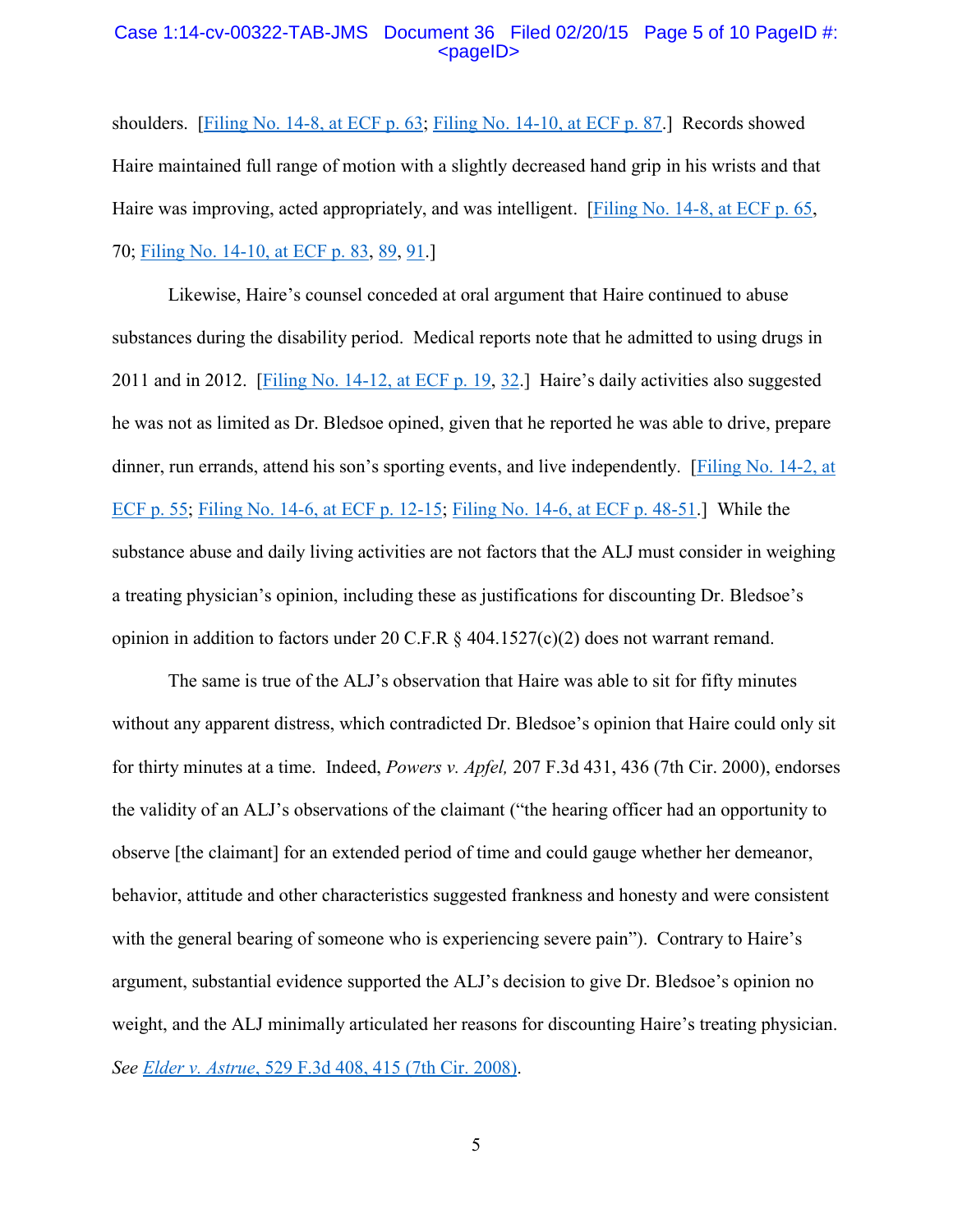## Case 1:14-cv-00322-TAB-JMS Document 36 Filed 02/20/15 Page 6 of 10 PageID #: <pageID>

Haire also asserts that the ALJ erroneously discounted Dr. Nicholas' opinion. Dr. Nicholas explained in a March 9, 2012, letter that "It is my opinion after discussing Mr. Haire's work history in detail with him, that his psychiatric disorders have greatly limited his ability to function fairly at any job requiring concentration and focus, including those that require minimal expectations of persistence and concentration."<sup>1</sup> [Filing [No. 14-12, at ECF p. 3.](https://ecf.insd.uscourts.gov/doc1/07314345752?page=3)] The ALJ gave this opinion no weight, reasoning that the opinion failed to discuss Haire's substance abuse, Haire's non-compliance with medication, Haire's mental health treatment, and the opinion was inconsistent with the record. The ALJ expressly pointed to evidence in the record from Haire's consultative examination and Haire's reported ability to function independently. The ALJ sufficiently articulated several reasons to support giving Dr. Nicholas' opinion no weight. Dr. Nicholas' medical reports revealed that Haire abused drugs during the disability period and struggled to comply with his medication. [\[Filing No. 14-12, at ECF p. 5,](https://ecf.insd.uscourts.gov/doc1/07314345752?page=5) [8,](https://ecf.insd.circ7.dcn/doc1/07314345752#page=8) [19,](https://ecf.insd.circ7.dcn/doc1/07314345752#page=19) [32.](https://ecf.insd.circ7.dcn/doc1/07314345752#page=32)] Moreover, Dr. Nicholas' opinion that Haire was unable to perform any work was inconsistent with the record, where Dr. Nicholas' medical reports showed that Haire consistently had good immediate, recent, and remote memory, average intellectual functioning, good attention and concentration, and good to fair judgment.<sup>2</sup> [\[Filing No. 14-8, at ECF p. 89,](https://ecf.insd.uscourts.gov/doc1/07314345748?page=89) [92;](https://ecf.insd.circ7.dcn/doc1/07314345748#page=92) [Filing No. 14-12, at ECF p. 6,](https://ecf.insd.uscourts.gov/doc1/07314345752?page=6) [10,](https://ecf.insd.circ7.dcn/doc1/07314345752#page=10) [63,](https://ecf.insd.circ7.dcn/doc1/07314345752#page=63) [67,](https://ecf.insd.circ7.dcn/doc1/07314345752#page=67) [71,](https://ecf.insd.circ7.dcn/doc1/07314345752#page=71) [75,](https://ecf.insd.circ7.dcn/doc1/07314345752#page=75) [80.](https://ecf.insd.circ7.dcn/doc1/07314345752#page=80)] Thus, remand is not appropriate.

l

<sup>&</sup>lt;sup>1</sup> Haire argues that Dr. Nicholas' opinion is well supported. However, this letter provides no evidence to support Dr. Nicholas' conclusion. Instead, it relies entirely on a discussion with Haire about his work history. [\[Filing No. 14-12, at ECF p. 3.](https://ecf.insd.uscourts.gov/doc1/07314345752?page=3)]

<sup>2</sup> Relatedly, Haire also argues that the ALJ's decision to limit Haire to no more than occasional contact with co-workers and supervisors is inconsistent with the state agency examiners' recommendations that Haire have at least superficial contact with co-workers and supervisors. The state agency examiner indicated that Haire "can relate on at least a superficial basis on an ongoing basis with co-workers and supervisors." [[Filing No. 14-8, at ECF p. 110.](https://ecf.insd.uscourts.gov/doc1/07314345748?page=110)] On review, it does not appear that the ALJ's limitation is inconsistent with the state agency examiner's opinion that Haire can have superficial interaction with co-workers and supervisors on an ongoing basis.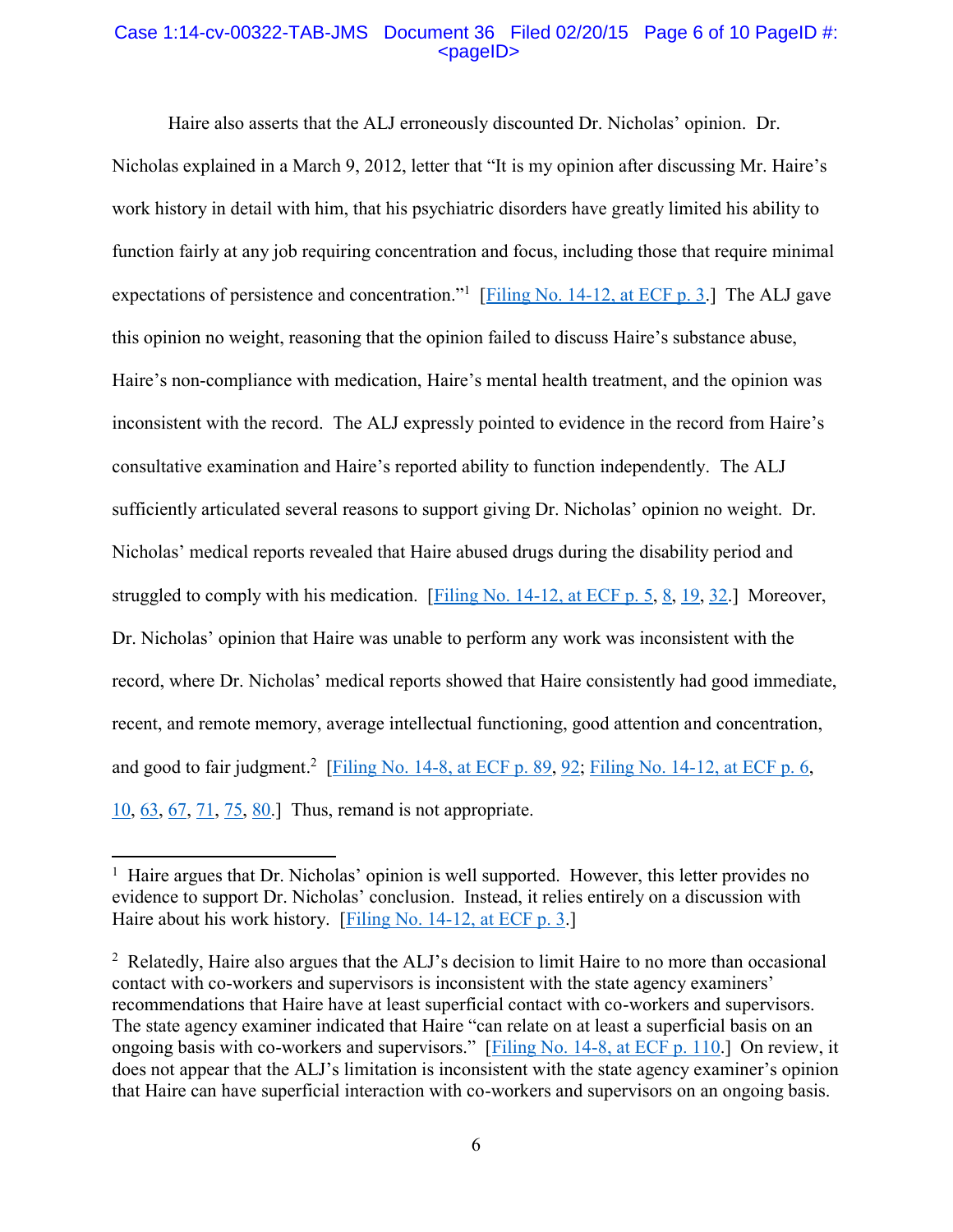## Case 1:14-cv-00322-TAB-JMS Document 36 Filed 02/20/15 Page 7 of 10 PageID #: <pageID>

# *C. Credibility determination*

Haire also takes issue with the ALJ's credibility determination for three reasons. First, the ALJ ignored evidence of Haire's inability to keep a job. Second, the ALJ failed to adequately consider the severity of Haire's left hip impairment. Third, the ALJ erroneously discredited Haire's hand limitations by stating that there was no objective evidence to support this statement.

Haire is correct that the ALJ failed to adequately discuss Haire's work history. The ALJ merely noted that Haire's work activity during the disability period did not meet the level required to be considered substantial gainful activity. This characterization largely ignores evidence of Haire's difficulty in maintaining employment. [\[Filing No. 14-2, at ECF p. 16.](https://ecf.insd.uscourts.gov/doc1/07314345742?page=16)] Treatment records from Dr. Nicholas reveal that Haire lost over thirty jobs due to his inability to concentrate and finish tasks on time. [\[Filing No. 14-12, at ECF p. 4.](https://ecf.insd.uscourts.gov/doc1/07314345752?page=4)] Although, the ALJ should have considered evidence of Haire's difficulty in maintaining employment, the ALJ's credibility determination was not patently wrong because she considered several other Social Security Ruling 96-7p factors in her credibility determination, including Haire's testimony, Haire's mother's third-party report, Haire's daily activities, observations at the hearing, and the objective medical records. [\[Filing No. 14-2, at ECF p. 19-23.](https://ecf.insd.uscourts.gov/doc1/07314345742?page=19)] While an ALJ should strive to be thorough in her credibility determination, an ALJ's decision need not mention every factor under Social Security Ruling 96-7p in order to be affirmed. The ALJ's credibility determination need only include a reasoned and supported explanation. *Elder v. Astrue,* [529 F.3d 408, 413 \(7th Cir.](https://a.next.westlaw.com/Document/I01f6af873be011ddb595a478de34cd72/View/FullText.html?transitionType=UniqueDocItem&contextData=(sc.UserEnteredCitation)&userEnteredCitation=529+F.3d+408)  [2008\).](https://a.next.westlaw.com/Document/I01f6af873be011ddb595a478de34cd72/View/FullText.html?transitionType=UniqueDocItem&contextData=(sc.UserEnteredCitation)&userEnteredCitation=529+F.3d+408)

Haire also argues that the ALJ mischaracterized Haire's left hip pain in assessing his credibility. The ALJ noted that there was evidence of osteoarthritis in Haire's left hip, and she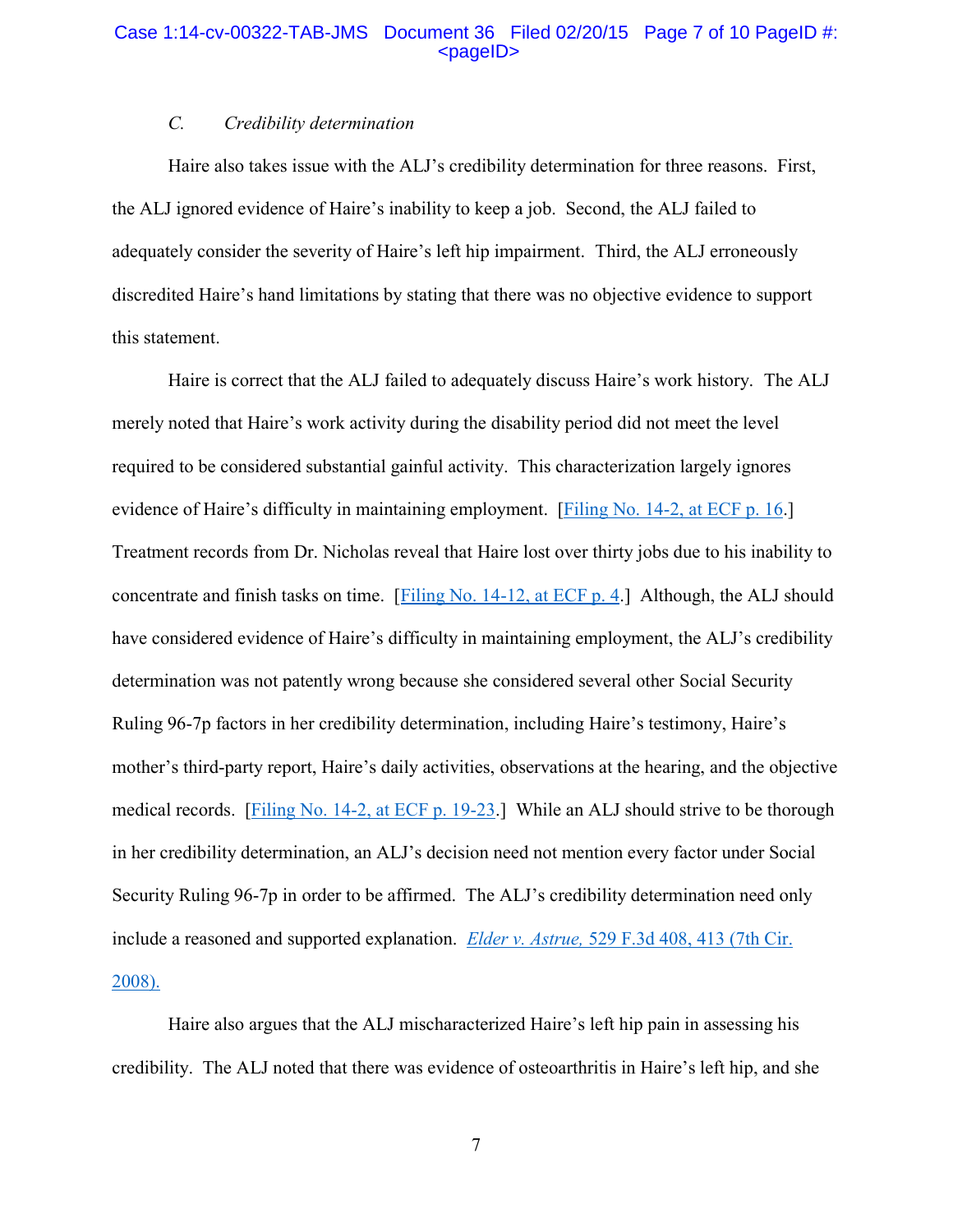#### Case 1:14-cv-00322-TAB-JMS Document 36 Filed 02/20/15 Page 8 of 10 PageID #: <pageID>

characterized Harie's osteoarthritis as very mild. [[Filing No. 14-2, at ECF p. 21.](https://ecf.insd.uscourts.gov/doc1/07314345742?page=21)] However, this was incorrect. Medical reports show that Haire's left hip had moderately severe loss of joint space along the weight-bearing portion with some mild lipping and sclerosis. [Filing No. 14-10,] [at ECF p. 68.](https://ecf.insd.uscourts.gov/doc1/07314345750?page=68)] Even so, the ALJ's failure to adequately characterize Haire's left hip does not warrant remand. The ALJ discounted Haire's left hip pain because medical records consistently noted that Haire exhibited a normal gait, had good hip flexion, good posture, and was able to tandem walk without difficulty. [\[Filing No. 14-7, at](https://ecf.insd.uscourts.gov/doc1/07314345747?page=17) ECF p. 17; [Filing No. 14-8, at ECF p. 129;](https://ecf.insd.uscourts.gov/doc1/07314345748?page=129) [Filing No. 14-10, at ECF p. 109.](https://ecf.insd.uscourts.gov/doc1/07314345750?page=109)] Medical reports also showed that, despite evidence of moderately severe loss of joint space, Haire maintained a normal range of motion in his hip joints and knee joints. [\[Filing No. 14-8, at ECF p.63;](https://ecf.insd.uscourts.gov/doc1/07314345748?page=63) [Filing No. 14-10, at ECF p. 87.](https://ecf.insd.uscourts.gov/doc1/07314345750?page=87)] Thus, substantial evidence still supported the ALJ's credibility determination even with this error, and remand is not appropriate.

As the Commissioner admitted at oral argument, the ALJ's discussion of Haire's hand limitations is far from perfect. The ALJ acknowledged that Haire had wrist surgery to repair a fracture and noted that Haire reported that he was unable to use his hands to hold up a phone or turn a door knob for a year. The ALJ dismissed Haire's statements, finding that no documented medical evidence supported his allegation. However, this conclusion ignores evidence that Haire's wrists were swollen with a slightly decreased hand grip, his wrists had possible arthritis, and a ligament tear may have been present. [\[Filing No. 14-8, at ECF p. 70;](https://ecf.insd.uscourts.gov/doc1/07314345748?page=70) Filing [No. 14-10, at](https://ecf.insd.uscourts.gov/doc1/07314345750?page=83)  [ECF p. 83,](https://ecf.insd.uscourts.gov/doc1/07314345750?page=83) [85,](https://ecf.insd.circ7.dcn/doc1/07314345750#page=85) [87.](https://ecf.insd.circ7.dcn/doc1/07314345750#page=87)].

Despite Haire's reported hand limitations, Haire lived alone. At oral argument the undersigned questioned how someone unable to turn a doorknob could live by himself. Candidly, Plaintiff's counsel replied "I don't know." While evidence indicated that Haire had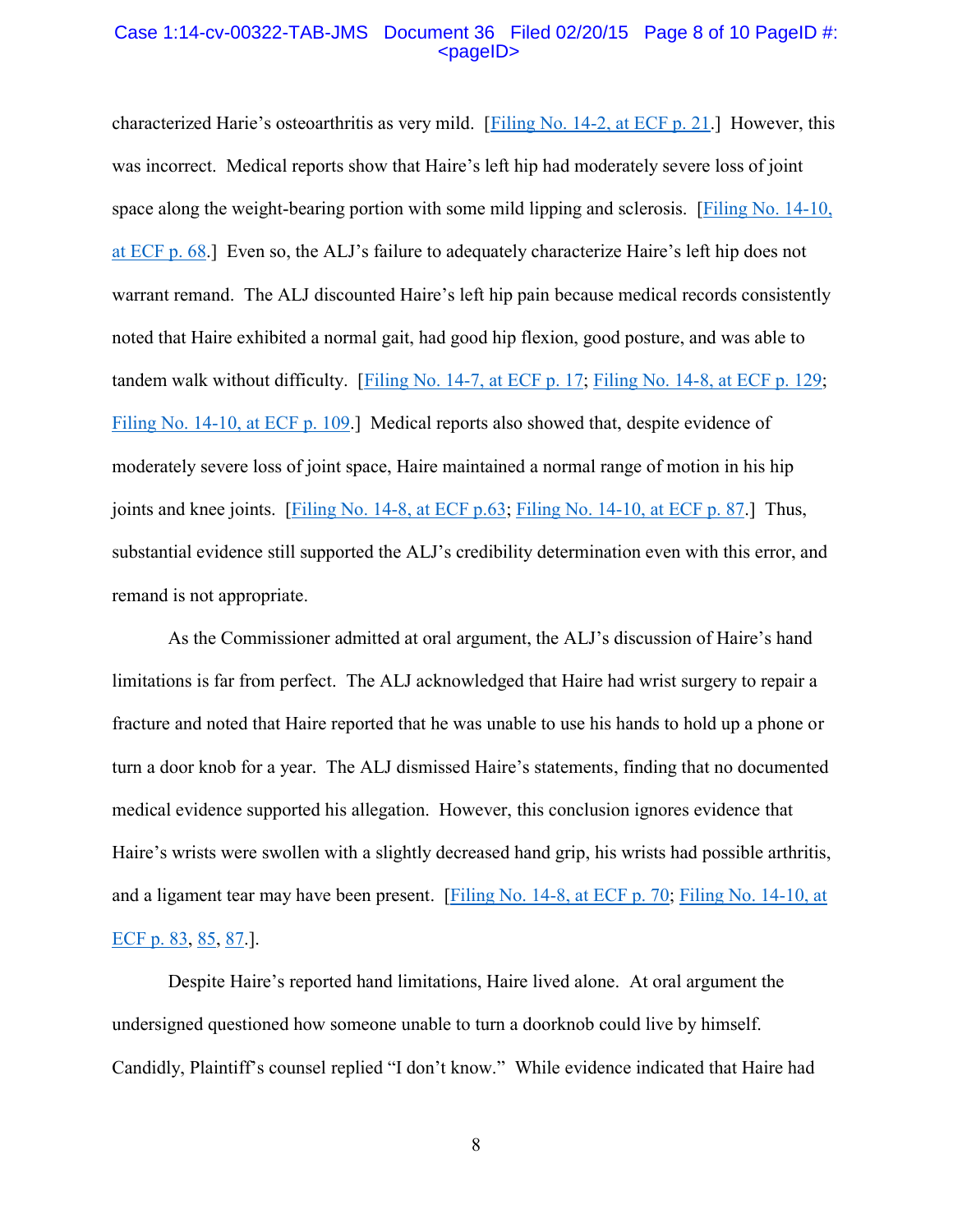# Case 1:14-cv-00322-TAB-JMS Document 36 Filed 02/20/15 Page 9 of 10 PageID #: <pageID>

wrist limitations, the ALJ noted that Haire's fine finger skills, gross hand examination, and grip strength were generally normal. [\[Filing No. 14-2, at ECF p. 21;](https://ecf.insd.uscourts.gov/doc1/07314345742?page=21) [Filing No. 14-11, at ECF p. 27-](https://ecf.insd.uscourts.gov/doc1/07314345751?page=27) [30.](https://ecf.insd.uscourts.gov/doc1/07314345751?page=27)] Moreover, corticosteroid injection shots provided him relief. [\[Filing No. 14-11, at ECF p.](https://ecf.insd.uscourts.gov/doc1/07314345751?page=27)  [27.](https://ecf.insd.uscourts.gov/doc1/07314345751?page=27)] The record also reported full range of motion in Haire's wrist, and only a slight decreased hand grip in 2010. [\[Filing No. 14-8, at ECF p. 70;](https://ecf.insd.uscourts.gov/doc1/07314345748?page=70) [Filing No. 14-10, at ECF p. 83;](https://ecf.insd.uscourts.gov/doc1/07314345750?page=83) [Filing No. 14-](https://ecf.insd.uscourts.gov/doc1/07314345751?page=27) [11, at ECF p. 27.](https://ecf.insd.uscourts.gov/doc1/07314345751?page=27)] Haire testified he drove twice a week, was able to use his phone, and was able to take care of his own personal needs.<sup>3</sup> [\[Filing No. 14-2, at ECF p. 53,](https://ecf.insd.uscourts.gov/doc1/07314345742?page=53) [61.](https://ecf.insd.circ7.dcn/doc1/07314345742#page=61)] The ALJ also observed no wrist limitations at the video hearing.<sup>4</sup> Haire could write, put a pen in his packet, and used his hand to push his chair in at the hearing. [\[Filing No. 14-2, at ECF p. 20.](https://ecf.insd.uscourts.gov/doc1/07314345742?page=20)]

While the ALJ's discussion of Haire's hand limitations was not without error, remand is not appropriate. Substantial evidence supports the ALJ's conclusion that Haire's alleged hand limitations were not fully credible so as to warrant additional limitations in the RFC determination. So long as an ALJ gave specific reasons supported by the record, the Court will not overturn the ALJ's credibility determination unless it was patently wrong. *[Curvin v. Colvin](https://a.next.westlaw.com/Document/Ic6ddc259b1f611e4a795ac035416da91/View/FullText.html?transitionType=UniqueDocItem&contextData=(sc.UserEnteredCitation)&userEnteredCitation=2015+WL+542847)*, [No. 13-3622, 2015 WL 542847, at \\*4, ---](https://a.next.westlaw.com/Document/Ic6ddc259b1f611e4a795ac035416da91/View/FullText.html?transitionType=UniqueDocItem&contextData=(sc.UserEnteredCitation)&userEnteredCitation=2015+WL+542847) F.3d ---- (7th Cir. Feb. 11, 2015). Here, the ALJ gave specific reasons for her finding. Despite error, the Court sees no reason to disturb a finding that is supported by evidence in the record.

 $\overline{\phantom{a}}$ 

<sup>&</sup>lt;sup>3</sup> Haire testified that he was unable to do the laundry, cook, and care for his dog. However, he indicated that these limitations were primarily due to his mental limitations. [\[Filing No. 14-2, at](https://ecf.insd.uscourts.gov/doc1/07314345742?page=62)  [ECF p. 62.](https://ecf.insd.uscourts.gov/doc1/07314345742?page=62)]

<sup>&</sup>lt;sup>4</sup> The Commissioner conceded at oral argument that the ALJ's observations may be more limited in a video hearing than an in-person hearing. However, the Commissioner noted any limitations in the ALJ's observations would be in reading facial expressions. Observing the claimant's demeanor and behavior via video would not be limited so as to affect the credibility determination. *Sim v. Barnhart*[, 442 F.3d 536, 538 \(7th Cir. 2006\)](https://a.next.westlaw.com/Document/I75879f36b9c111dab6b19d807577f4c3/View/FullText.html?transitionType=UniqueDocItem&contextData=(sc.UserEnteredCitation)&userEnteredCitation=442+F.3d+536) ("Credibility determinations can rarely be disturbed by a reviewing court, lacking as it does the opportunity to observe the claimant testifying.").